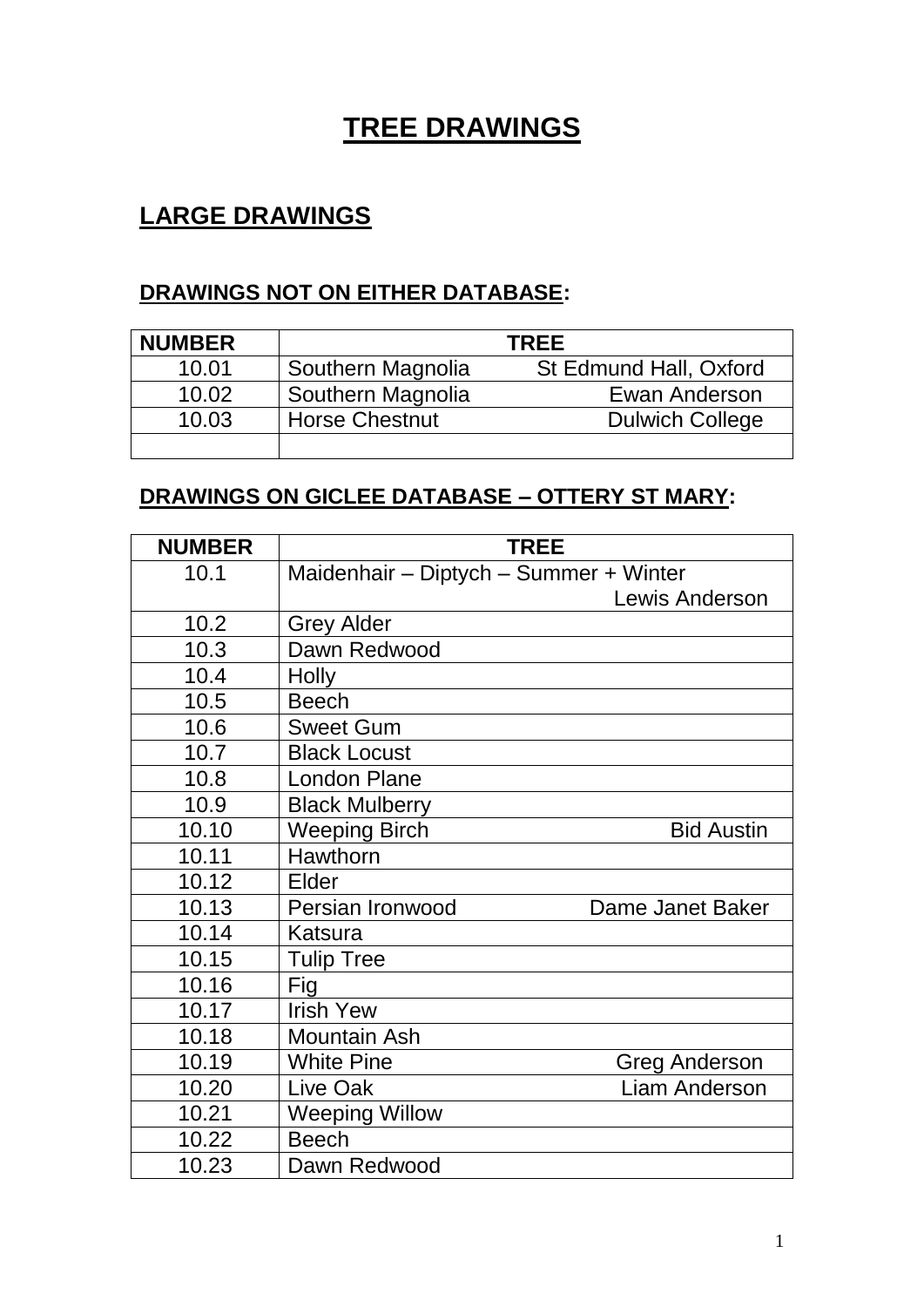| 10.24     | <b>White Willow</b>        |                |
|-----------|----------------------------|----------------|
| 10.25     | Hawthorn                   | Lewis Anderson |
| 10.26     | <b>Common Lime</b>         |                |
| 10.27     | <b>Handkerchief Tree</b>   |                |
| 10.28     | Hazel                      |                |
| 10.29     | <b>Scots Pine</b>          |                |
| 10.30     | <b>Spindle Tree</b>        |                |
| 10.31     | <b>Empress Tree</b>        |                |
| 10.32     | <b>Bird Cherry</b>         |                |
| 10.33     | <b>Birch</b>               |                |
| 10.34     | Ash                        |                |
| 10.35     | <b>Black Locust</b>        |                |
| 10.36     | <b>Weeping Birch</b>       |                |
| 10.37     | <b>Chile Pine</b>          |                |
| 10.38     | <b>American Holly</b>      |                |
| 10.39     | Georgia Hackberry          |                |
| 10.40     | Southern Magnolia          |                |
| 10.41     | <b>Spanish Chestnut</b>    |                |
| 10.42     | <b>Turkey Oak</b>          |                |
| 10.43     | Maidenhair (Winter)        |                |
| 10.44     | Northern Red Oak           |                |
| 10.45     | Maidenhair                 |                |
|           |                            |                |
| 11.1 [K]  | <b>Monkey Puzzle</b>       |                |
| 11.2 $K$  | <b>Stone Pine</b>          |                |
| 11.3 [K]  | <b>Handkerchief Tree</b>   |                |
| 11.4 [K]  | <b>Empress Tree</b>        |                |
| 11.5 [K]  | <b>Tulip Tree</b>          |                |
| 11.6 [K]  | <b>Sweet Chestnut</b>      |                |
| 11.7 [K]  | <b>Chestnut Leaved Oak</b> |                |
| 11.8 [K]  | <b>Turner's Oak</b>        |                |
| 11.9 [K]  | <b>Oriental Plane</b>      |                |
| 11.10 [K] | <b>Maidenhair Tree</b>     |                |
| 11.11 [K] | <b>Wollemi Pine</b>        |                |
| 11.12 [K] | <b>Mountain Gum</b>        |                |
|           |                            |                |
| 11.20     | <b>Tulip Tree</b>          |                |
| 11.21     | <b>Lombardy Poplar</b>     |                |
| 11.22     | <b>Swamp Cypress</b>       |                |
| 11.23     | Tamarisk                   |                |
| 11.24     | <b>Peking Willow</b>       |                |
| 11.25     | Osier                      |                |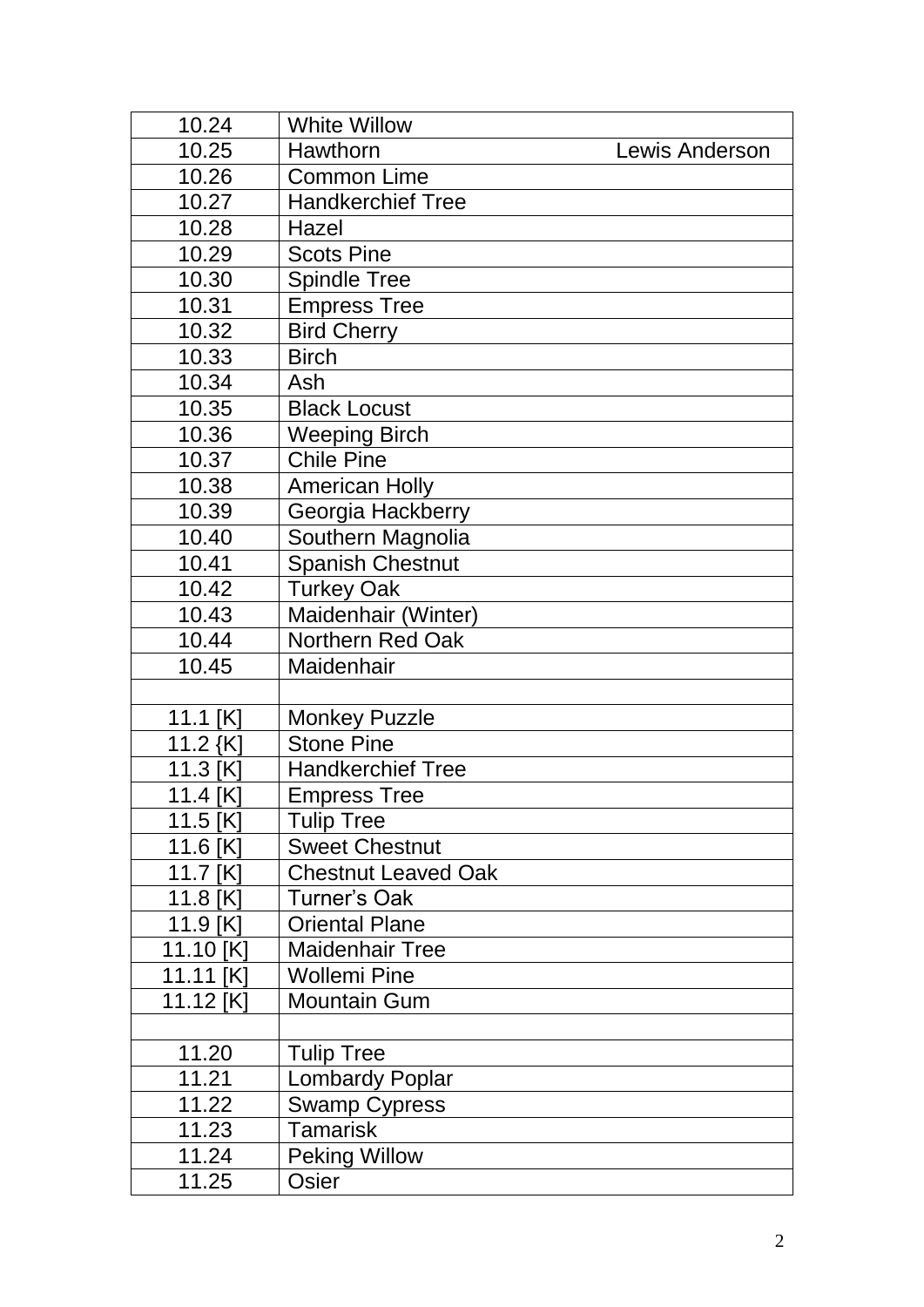| 11.26  | Sea Buckthorn               |                         |
|--------|-----------------------------|-------------------------|
| 11.27  | Live Oak                    |                         |
| 11.28  | <b>White Poplar</b>         |                         |
| 11.29  | <b>Bay Laurel</b>           |                         |
| 11.30  | Hazel                       |                         |
| 11.31  | <b>Black Poplar</b>         |                         |
| 11.32  | <b>Sallow</b>               |                         |
| 11.33  | Aspen                       |                         |
| 11.34  | Alder                       | <b>Robert Anderson</b>  |
| 11.35  | Live Oak                    |                         |
| 11.36  | <b>Crack Willow</b>         |                         |
| 11.37  | <b>Incense Cedar</b>        |                         |
| 11.38  | Oak (Immature)              |                         |
| 11.39  | Oak (Mature)                |                         |
| 11.40  | Oak (Senile)                |                         |
| 11.41  | <b>Tulip Tree</b>           |                         |
| 11.42  | <b>Butternut</b>            |                         |
| 11.43  | Osage Orange                |                         |
| 11.44  | <b>Occidental Plane</b>     |                         |
| 11.45  | <b>Swamp Cypress</b>        |                         |
| 11.46  | <b>American Holly</b>       |                         |
|        |                             |                         |
|        |                             |                         |
| 12.1   | <b>Shagbark Hickory</b>     | <b>Rosemary Baillon</b> |
| 12.2   | <b>Silver Birch</b>         |                         |
| 12.3   | Southern Cottonwood         | <b>Rosemary Baillon</b> |
| 12.4   | Elder                       |                         |
| 12.5   | <b>Chinese Tulip</b>        |                         |
| 12.6   | <b>Shore Pine</b>           |                         |
| 12.7   | Live Oak                    |                         |
| 12.8   | <b>Southern Yellow Pine</b> |                         |
| 12.9   | <b>Field Maple</b>          |                         |
| 12.10  | Carolina Holly              |                         |
| 12.11  | <b>Weeping Willow</b>       |                         |
| 12.12  | <b>Hawthorn</b>             |                         |
| 12.13  | <b>Empress Tree</b>         |                         |
| 12.14  | <b>Blackthorn</b>           |                         |
| 12.15  | <b>Flowering Cherry</b>     |                         |
| 12.16C | <b>White Pine</b>           |                         |
| 12.17C | <b>Balsam Fir</b>           |                         |
| 12.18C | Cypress                     |                         |
| 12.19C | <b>Sweet Gum</b>            |                         |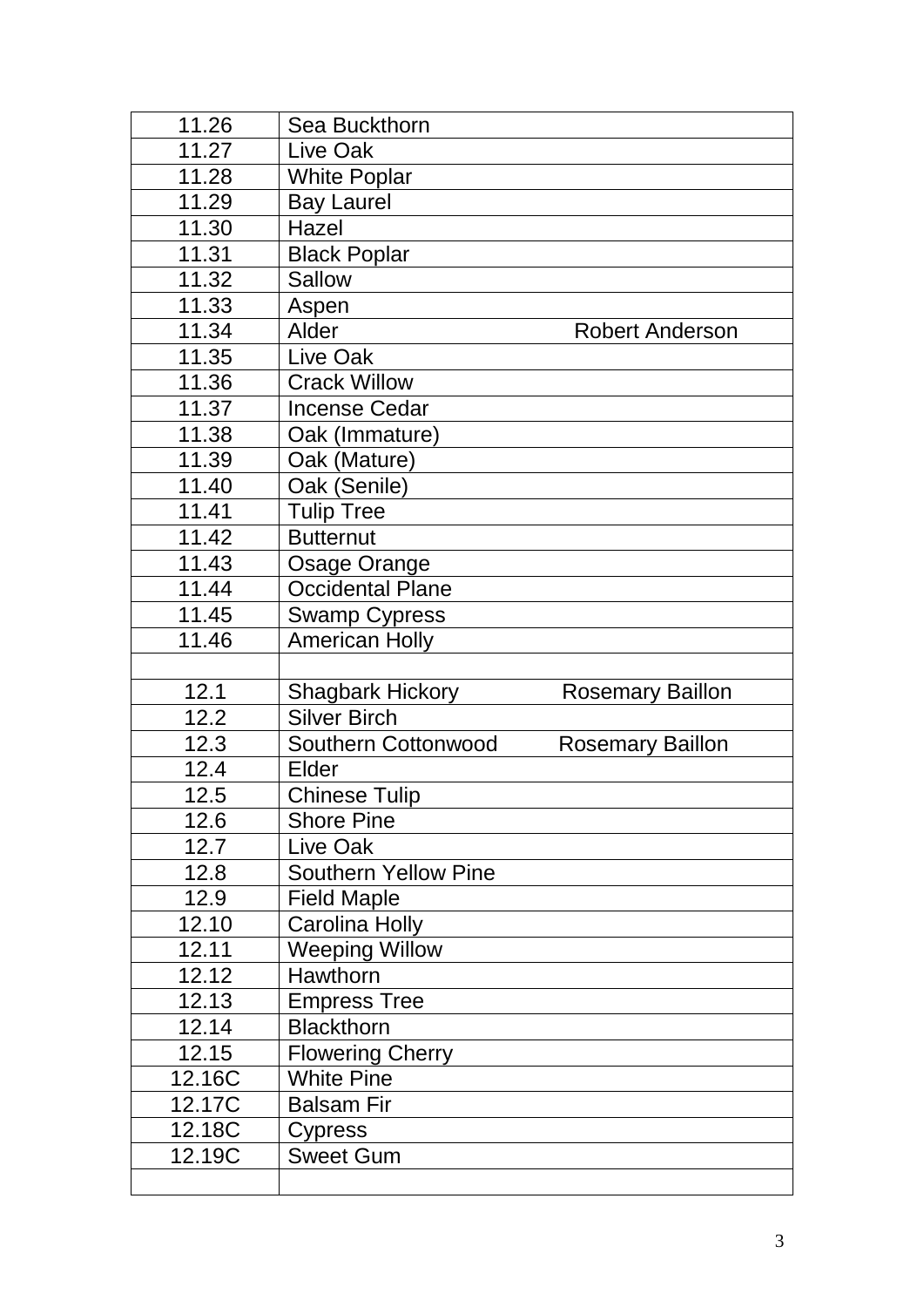| 13.1   | <b>Common Lime</b>               |
|--------|----------------------------------|
| 13.2   | <b>Flowering Cherry</b>          |
| 13.3   | Ash                              |
| 13.4   | <b>Horse Chestnut</b>            |
| 13.5   | <b>Japanese Red Cedar</b>        |
| 13.6   | <b>Silver Birch</b>              |
| 13.7   | Aspen                            |
| 13.8   | <b>Silver Birch</b>              |
| 13.9   | <b>Norway Maple</b>              |
| 13.10  | Oak                              |
| 13.11  | <b>Sweet Chestnut</b>            |
| 13.12  | <b>Common Lime</b>               |
| 13.13  | <b>Common Alder</b>              |
| 13.14  | Aspen                            |
| 13.15C | Carob                            |
| 13.16C | Pine sp.                         |
| 13.17C | <b>Norfolk Island Pine</b>       |
| 13.18  | Carob                            |
| 13.19  | Eucalypt                         |
| 13.20  | <b>Japanese Flowering Cherry</b> |
| 13.21  | <b>Irish Yew</b>                 |
| 13.22  | <b>Snakebark Maple</b>           |
| 13.23  | <b>Grecian Fir</b>               |
| 13.24  | <b>Short-leaf Pine</b>           |
| 13.25  | <b>Gowen Cypress</b>             |
| 13.26  | <b>Hinoki Cypress</b>            |
| 13.27  | <b>Giant Redwood</b>             |
| 13.28  | <b>Californian Redwood</b>       |
| 13.29  | Sycamore                         |
| 13.30  | <b>Silver Birch</b>              |
|        |                                  |
| 14.1   | Sugar Maple                      |
| 14.2   | <b>Chinese Juniper</b>           |
| 14.3   | <b>Monterey Pine</b>             |
| 14.4   | Southern Magnolia                |
| 14.5   | Cottonwood                       |
| 14.6   | Live Oak                         |
| 14.7   | Live Oak                         |
| 14.8   | Live Oak                         |
| 14.9   | Live Oak                         |
| 14.10  | Live Oak                         |
| 14.11  | <b>American Holly</b>            |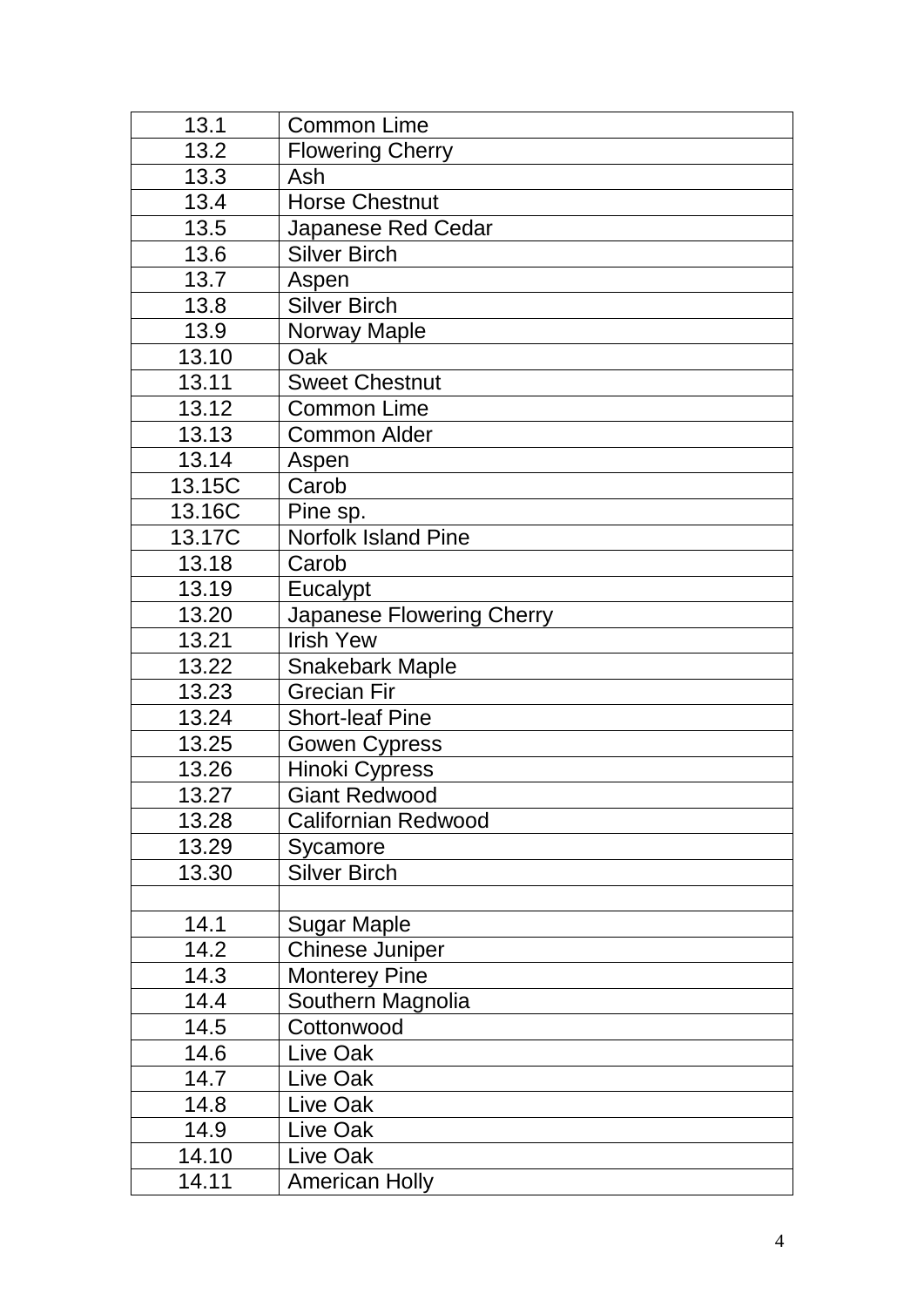| 14.12 | <b>Hackberry</b>            |
|-------|-----------------------------|
| 14.13 | Sycamore (from North)       |
| 14.14 | <b>Sycamore (from East)</b> |
| 14.15 | Yew (Deb)                   |
| 14.16 | Elder (Deb)                 |
| 14.17 | Ash (Deb)                   |
| 14.18 | Irish Yew (Deb)             |
| 14.19 | Deodar                      |
| 14.20 | Dawyck Beech (Y)            |
| 14.21 | Sweet Gum (Y)               |
| 14.22 | Narrow Leaved Ash (Y)       |
| 14.23 | Austrian Pine (Y)           |
| 14.24 | Weeping Silver Lime (Y)     |
| 14.25 | Cut Leaved Alder (Y)        |
| 14.26 | Tulip Tree (Y)              |
| 14.27 | Honey Locust (Y)            |
| 14.28 | Golden Rain Tree (Y)        |
| 14.29 | Irish Yew (SEH)             |
| 14.30 | Elder (SEH)                 |
| 14.31 | Holly (SEH)                 |
| 14.32 | Fig (SEH)                   |
| 14.33 | Silver Birch (SEH)          |
| 14.34 | Quince (SEH)                |
| 14.35 | Magnolia (SEH)              |
| 14.36 | Empress Tree (S)            |
| 14.37 | Olive (S)                   |
| 14.38 | Deodar (S)                  |
| 14.39 | Holm Oak (S)                |
| 14.40 | <b>Sweet Chestnut (S)</b>   |
|       |                             |
| 15.1  | <b>Handkerchief Tree</b>    |
| 15,2  | Kaki Tree (N)               |
| 15.3  | Kaki Tree (P)               |
| 15.4  | Small-leaved Lime (Y)       |
| 15.5  | <b>Giant Redwood</b>        |
| 15.6  | Pecan                       |
| 15.7  | Live Oak                    |
| 15.8  | Live Oak                    |
| 15.9  | Live Oak                    |
| 15.10 | Live Oak                    |
| 15.11 | Live Oak                    |
| 15.12 | <b>Loblolly Pine</b>        |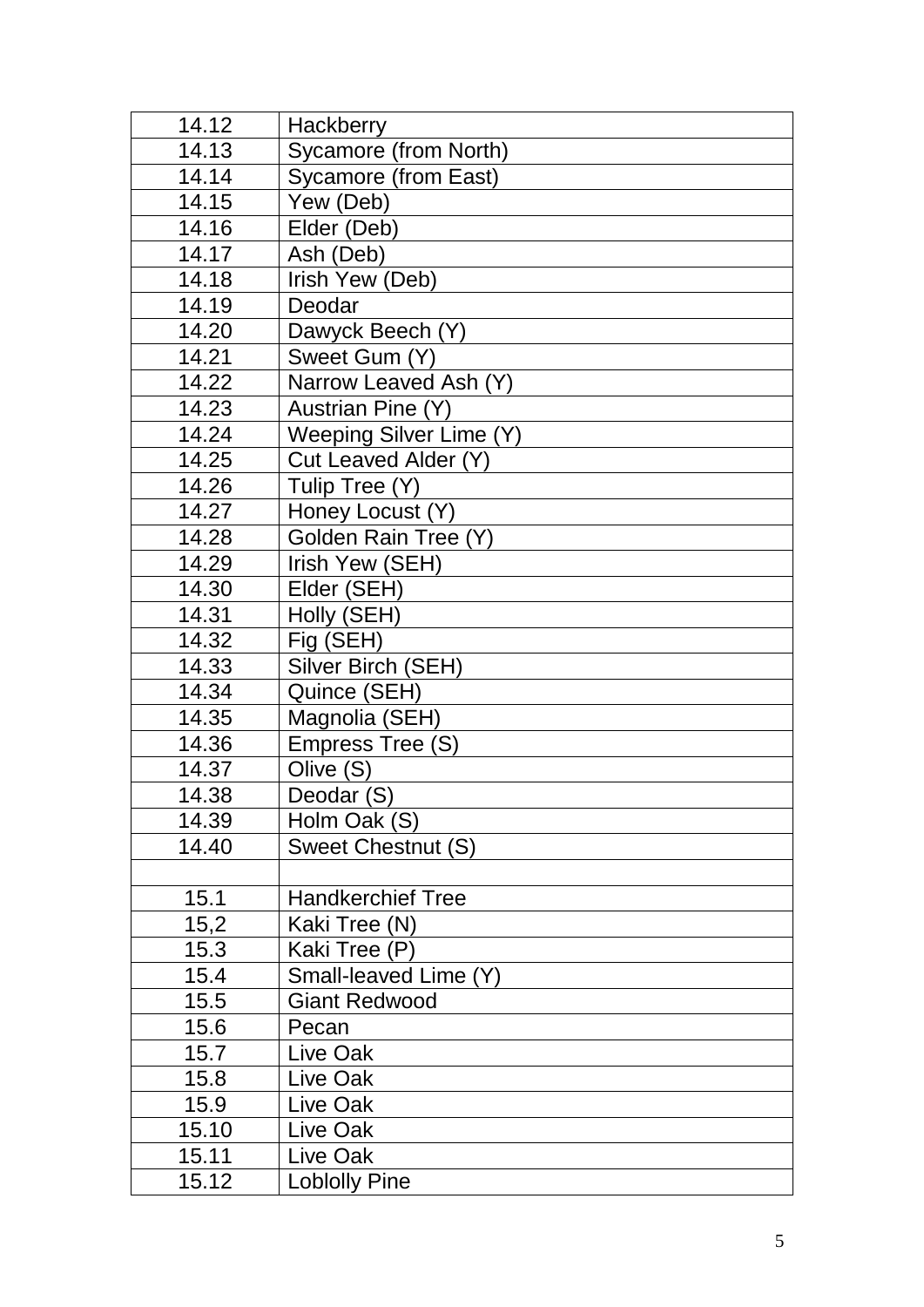| 15.13 | <b>Black Mulberry (G)</b>   |
|-------|-----------------------------|
| 15.14 | Quince (G)                  |
| 15.15 | Medlar (G)                  |
| 15.16 | <b>Syrian Juniper</b>       |
| 15.17 | <b>Subalpine Fir</b>        |
| 15.18 | Oak (Deb)                   |
| 15.19 | Holly (Deb)                 |
| 15.20 | Oak (Dur)                   |
| 15.21 | Horse chestnut (Dur)        |
| 15.22 | Horse Chestnut (Dur)        |
| 15.23 | Sycamore (Dur)              |
| 15.24 | Silver Birch (Dur)          |
| 15.25 | Wellingtonia (Dur)          |
| 15.26 | Monkey Puzzle (Dur)         |
| 15.27 | Holly (Dur)                 |
| 15.28 | Oak (Dur)                   |
| 15.29 | Monkey Puzzle (S)           |
| 15.30 | Persian Ironwood (S)        |
| 15.31 | Maidenhair Tree (S)         |
| 15.32 | Handkerchief Tree (S)       |
| 15.33 | Lombardy Poplar (S)         |
| 15.34 | Giant Redwood (S)           |
| 15.35 | Mount Atlas Cedar (S)       |
|       |                             |
| 16.1  | Horse Chestnut (S)          |
| 16.2  | Tulip Tree (S)              |
| 16.3  | <b>Black Mulberry (S)</b>   |
| 16.4  | Indian Bean Tree (S)        |
| 16.5  | Dawyck Beech (Y)            |
| 16.6  | Roble Beech (Y)             |
| 16.7  | Filbert (N)                 |
| 16.8  | Monkey Puzzle (Y)           |
| 16.9  | Weeping Willow (S)          |
| 16.10 | Horse Chestnut (S)          |
| 16.11 | London Plante (Y)           |
| 16.12 | Katsura Tree (Y)            |
| 16.13 | Medlar (winter)<br>(G)      |
| 16.14 | Quince (winter) (G)         |
| 16.15 | Black Mulberry (winter) (G) |
| 16.16 | Live Oak                    |
| 16.17 | Yew (SEH)                   |
| 16.18 | <b>Scarlet Hawthorn</b>     |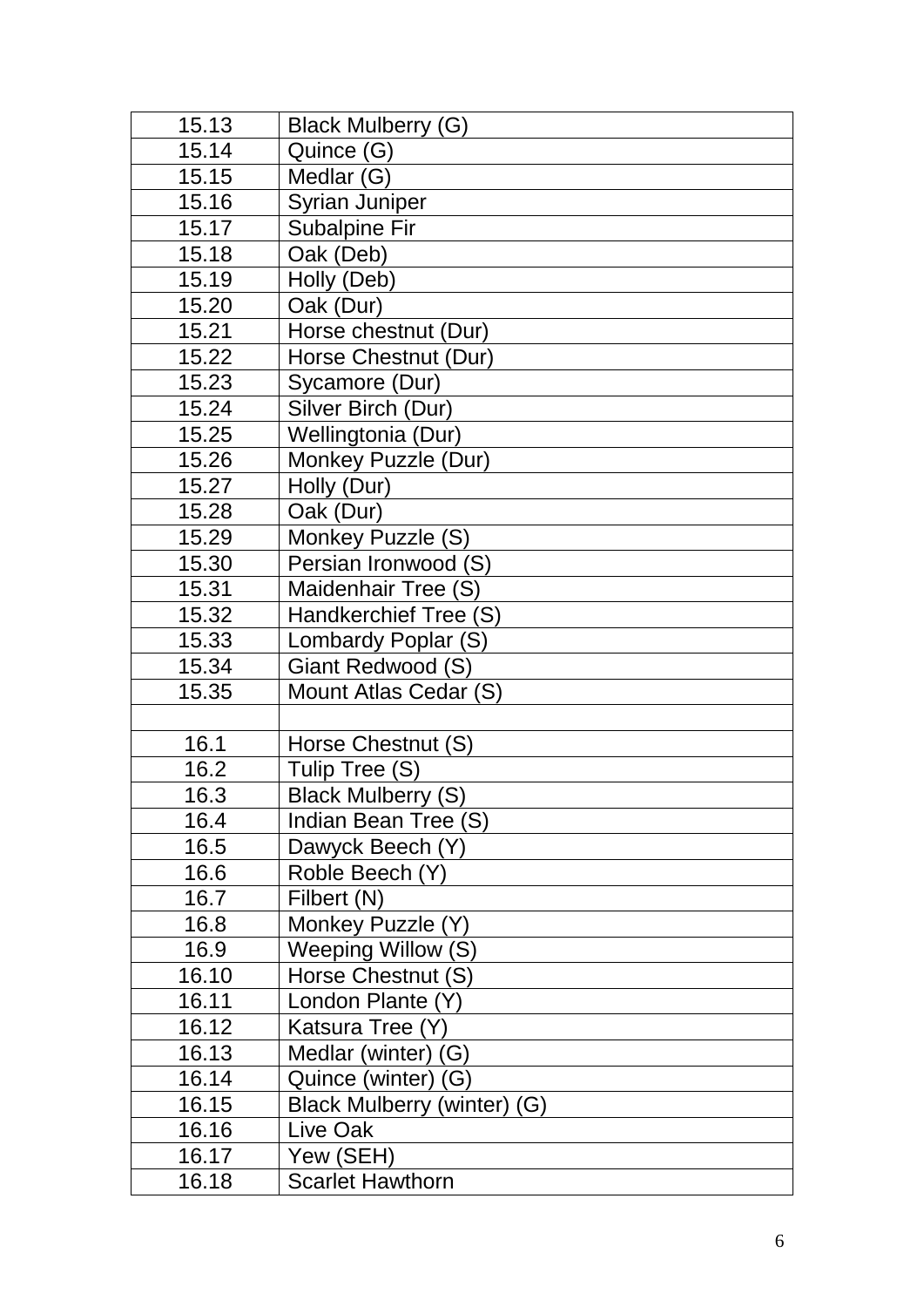| 16.19 | <b>Prince Albert's Yew</b>               |  |
|-------|------------------------------------------|--|
| 16.20 | <b>Chinese Allspice</b>                  |  |
| 16.21 | Gibside Norway Maple (D)                 |  |
| 16.22 | Ash trees                                |  |
| 16.23 | "Betty" (complete tree)                  |  |
| 16.24 | "Betty" (visible part)                   |  |
| 16.25 | Yew (Borrowdale)                         |  |
| 16.26 | Ivesley Beech (D)                        |  |
| 16.27 | Quince (with fruit) (G)                  |  |
| 16.28 | Medlar (with fruit) $(G)$                |  |
| 16.29 | Auckland Park Sweet Chestnut (D)         |  |
| 16.30 | Auckland Park Beech (stump) (D)          |  |
| 16.31 | Tree of Heaven (Deb)                     |  |
| 16.32 | Yew (Deb)                                |  |
| 16.33 | Redworth Hall Handkerchief Tree (D)      |  |
| 16.34 | Redworth Hall Sycamore (D)               |  |
| 16.35 | Magnolia                                 |  |
|       |                                          |  |
| 17.1  | "Betty" (side view) (Ashwellthorpe Wood) |  |
| 17.2  | "Arthur" (Ashwellthorpe Wood)            |  |
| 17.3  | Wild Cherry (D)                          |  |
| 17.4  | Californian Redwood (S)                  |  |
| 17.5  | Deodar (N)                               |  |
| 17.6  | Mount Atlas Cedar (N)                    |  |
| 17.7  | Weeping Elm (S)                          |  |
| 17.8  | Yew (S)                                  |  |
| 17.9  | Judas Tree (S)                           |  |
| 17.10 | Black Mulberry fruit (G)                 |  |
| 17.11 | Gibside Oak (D)                          |  |
| 17.12 | Kaki Tree (N)                            |  |
| 17.13 | Empress Tree (S)                         |  |
| 17.14 | Holm Oak (S)                             |  |
| 17.15 | Salcombe Regis Thorn (S)                 |  |
| 17.16 | Slippery Elm (S)                         |  |
| 17.17 | JIC Ash (John Innes Centre)              |  |
| 17.18 | Empress Tree (S)                         |  |
|       |                                          |  |
|       |                                          |  |
| 18.1  | Monkey Puzzle (S)                        |  |
| 18.2  | Chestnuts (S)                            |  |
| 18.3  | Irish Yew (S)                            |  |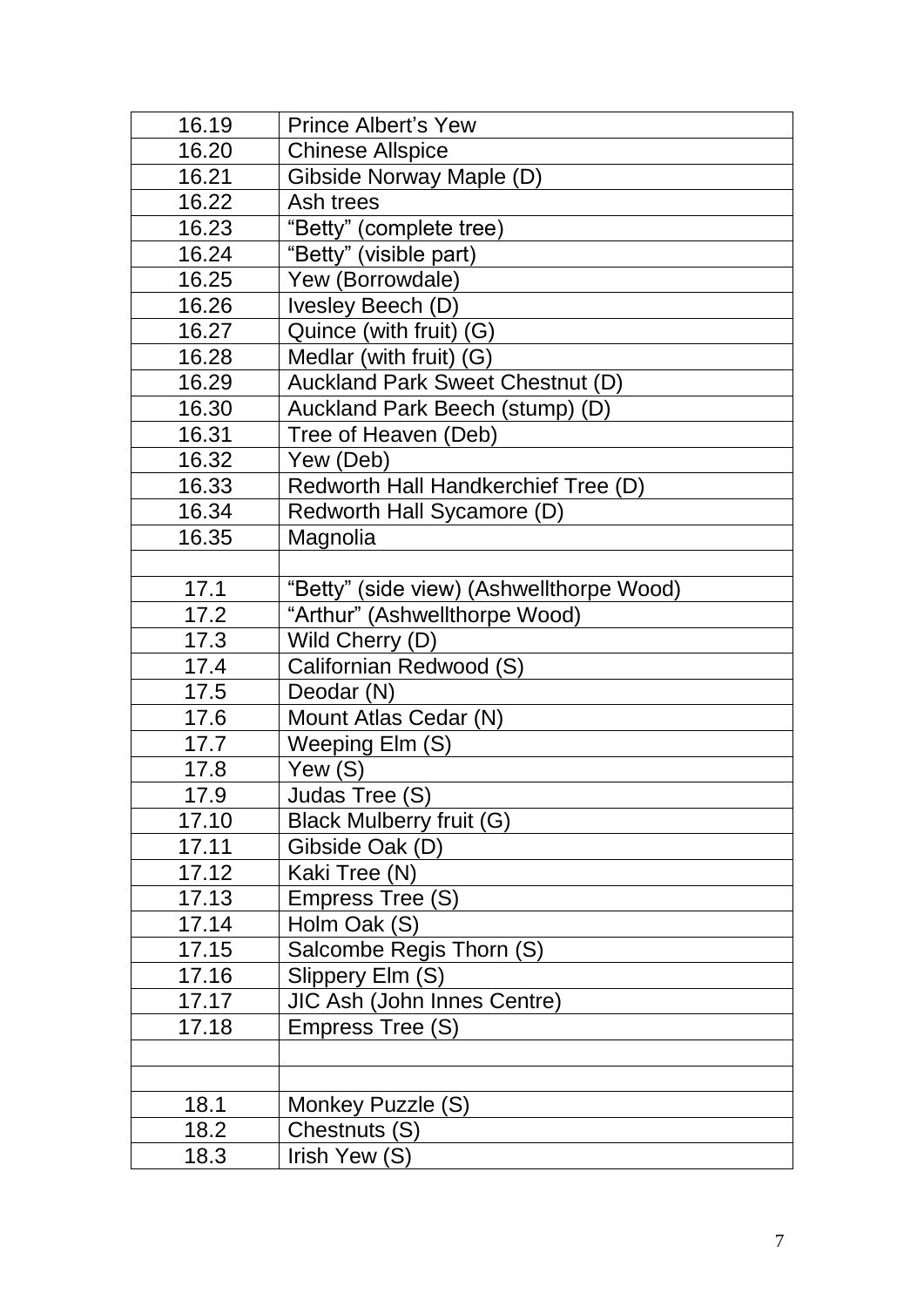## **GICLEE PRINTS**

| 10.13A     | Persian Ironwood           |
|------------|----------------------------|
| 10.19A     | <b>White Pine</b>          |
| 10.20A     | Live Oak                   |
| 10.25A     | <b>Hawthorn</b>            |
| 10.36A     | <b>Weeping Birch</b>       |
| 10.39A     | Georgia Hackberry          |
| 11.1 [K]A  | <b>Monkey Puzzle</b>       |
| 11.2 {K]A  | <b>Stone Pine</b>          |
| 11.3 [K]A  | Handkerchief tree          |
| 11.4 [K]A  | <b>Empress tree</b>        |
| 11.5 [K]A  | Tulip tree                 |
| 11.6 [K]A  | <b>Sweet Chestnut</b>      |
| 11.7 [K]A  | <b>Chestnut Leaved Oak</b> |
| 11.8 [K]A  | <b>Turner's Oak</b>        |
| 11.9 [K]A  | <b>Oriental Plane</b>      |
| 11.10 [K]A | Maidenhair tree            |
| 11.11 [K]A | <b>Wollemi Pine</b>        |
| 11.12 [K]A | <b>Mountain Gum</b>        |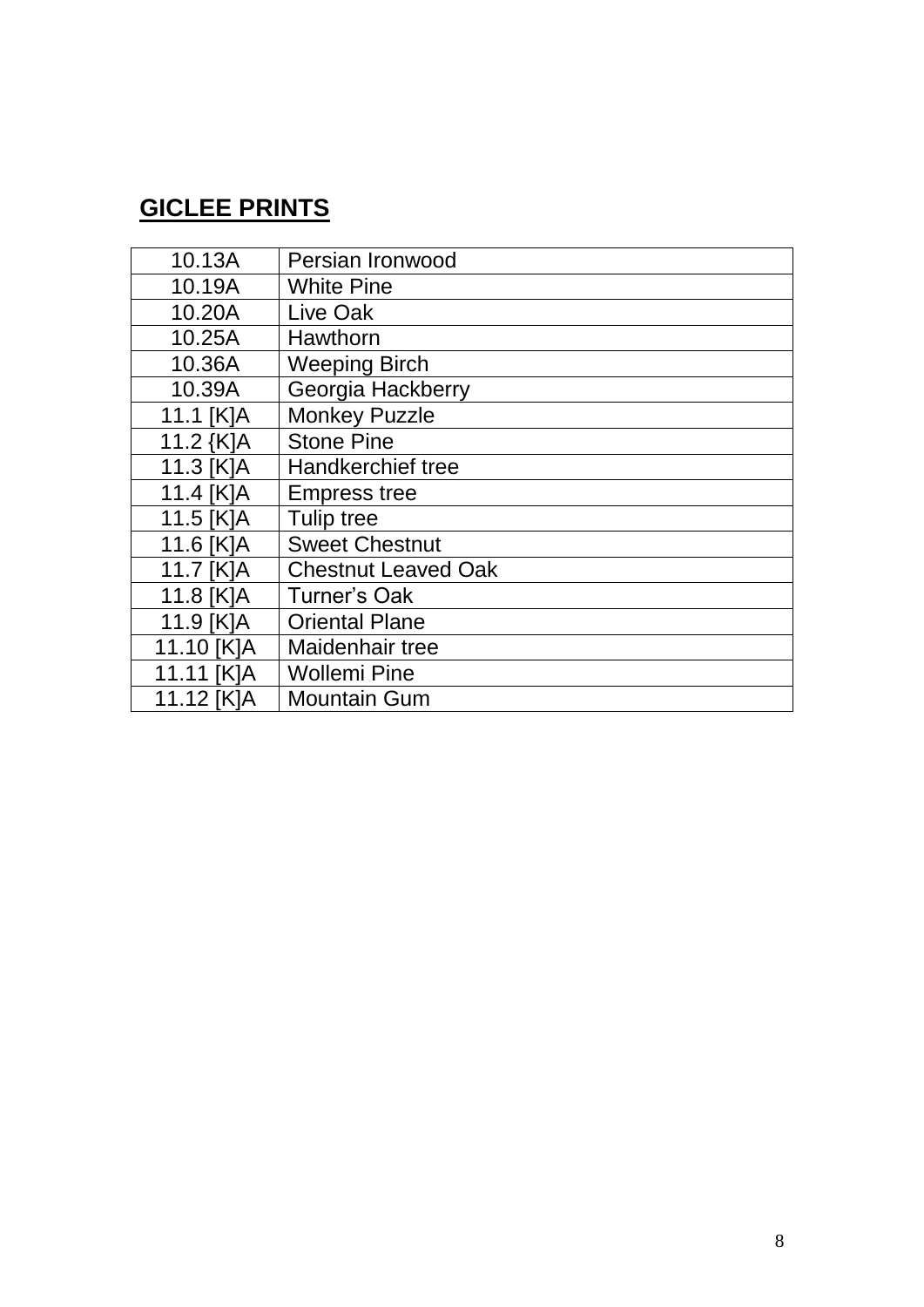## **SMALL DRAWINGS**

| A | <b>Field Maple</b>       |                                |
|---|--------------------------|--------------------------------|
| B | Holly                    |                                |
| D | <b>Horse Chestnut</b>    |                                |
| F | Japanese Horse Chestnut  |                                |
| F | <b>Incense Cedar</b>     |                                |
| G | <b>Black Poplar</b>      | <b>Rosemary Baillon</b>        |
| H | <b>Birch</b>             | <b>Theresa Curtis</b>          |
|   | Maidenhair               | Mrs Puvanarajan                |
| J | Olive                    | Dr Khalil Rashidian            |
| Κ | Tree of Heaven           | Ewan Anderson                  |
|   | <b>Medlar</b>            | Mrs Ottie O'Brien              |
| M | Prunus sp                | <b>Liam Anderson</b>           |
| N | Photinia                 | <b>Lucy Anderson</b>           |
| O | <b>Mount Atlas Cedar</b> | <b>Nova Easterhouse</b>        |
| P | <b>Western Hemlock</b>   | <b>Greg Anderson</b>           |
| Ω | Deodar                   | Alison Bowditch & Judy Collins |
| R | Eucalypt sp              | Alison Bowditch & Judy Collins |
|   |                          |                                |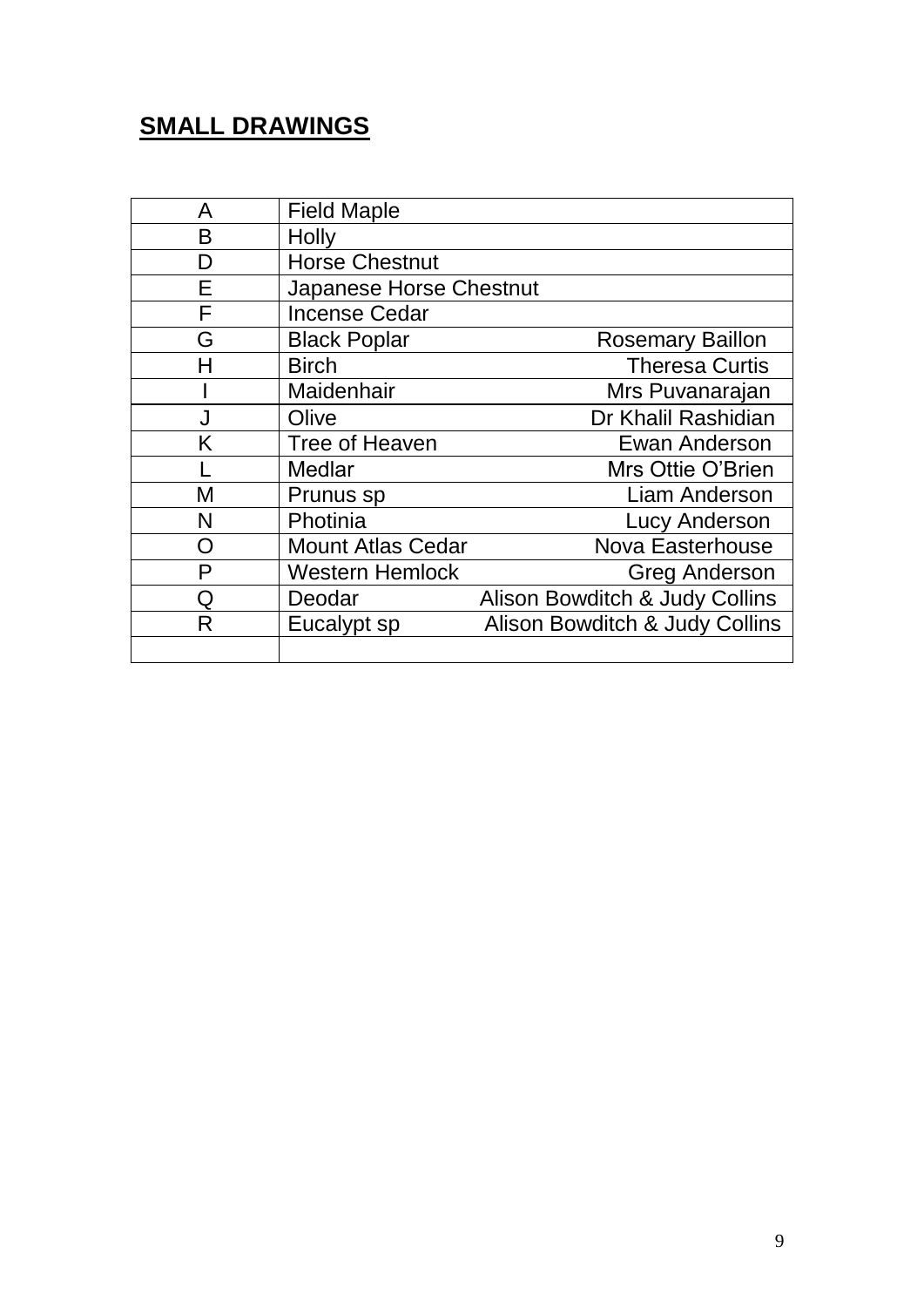# **DRAWINGS ON GICLEE DATABASE – CONSETT:**

| A <sub>1</sub> | Southern Magnolia (S)                  |
|----------------|----------------------------------------|
| A2             | Montezuma Pine (S)                     |
| A3             | Cork Oak (S)                           |
| A <sub>4</sub> | Golden Copse (S)                       |
| A <sub>5</sub> | Ashworth Apple (H)                     |
| A <sub>6</sub> | Maisemore Apple (H)                    |
| A7             | Corse Hill Apple (H)                   |
| A <sub>8</sub> | <b>Great White Cherry (S)</b>          |
| A <sub>9</sub> | Hardwick Park Yew (D)                  |
| A10            | Golden Copse 4 (S)                     |
| A11            | True Service Tree (Y)                  |
| A12            | Weeping Plane Tree (S)                 |
| A13            | Demesne Mill Oak (D)                   |
| A14            | Handkerchief Tree (S)                  |
| A15            | Witton Castle Oak (D)                  |
| A16            | Magnolia grandiflora (side view) (SEH) |
| A17            | Narrow Leaved Ash (Y)                  |
| A18            | Magnolia soulangeana (SEH)             |
| A19            | Kaki Tree (N)                          |
| A20            | Yew (SEH)                              |
| A21            | Magnolia grandiflora (SEH)             |
| A22            | The Presidents' Oaks                   |
| A23            | Ash(Y)                                 |
| A24            | Ash Dieback (Y)                        |
|                |                                        |
|                |                                        |
| B <sub>1</sub> | Yew trees (SEH)                        |
| B2             | Kaki trees 2015, 2016, 2017 (N)        |
| B <sub>3</sub> | Narrow Leaved Ash pruned (Y)           |
| B4             | Empress tree in flower (S)             |
| B5             | Dawyck Beech (the original)            |
| B6             | Kaki Tree 2018 (N)                     |
| B7             | Beech (Scotland)                       |
| B <sub>8</sub> | Pear Tree (S)                          |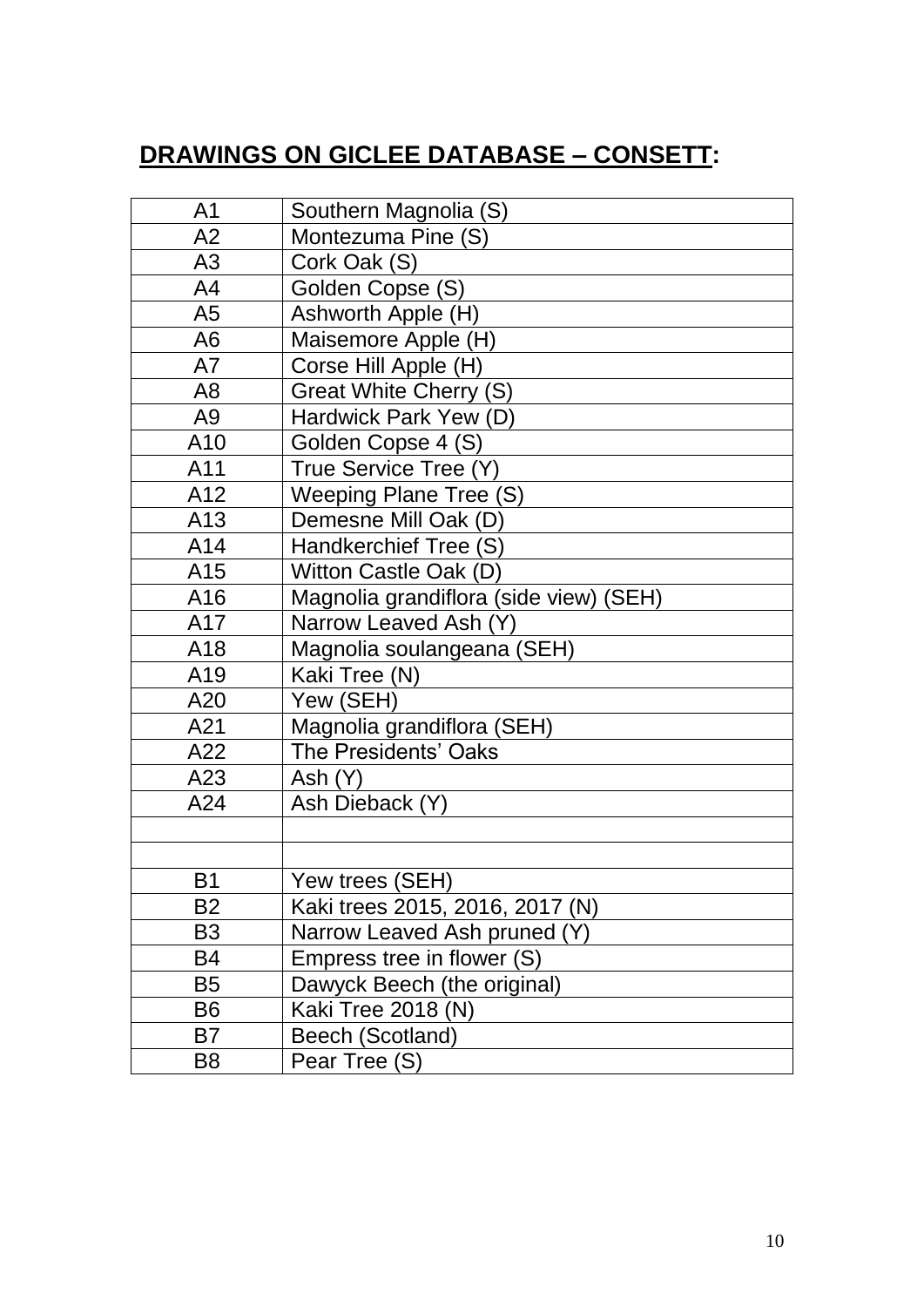| B <sub>9</sub> | Oak (Scotland)                  |
|----------------|---------------------------------|
| <b>B10</b>     | Carob (Gozo)                    |
| <b>B11</b>     | Tamarisk (Gozo)                 |
| <b>B12</b>     | Rowan (flower)                  |
| <b>B13</b>     | Rowan (fruit)                   |
| <b>B14</b>     | Blue Gum (Gozo)                 |
| <b>B15</b>     | Nettle Tree (Gozo)              |
| <b>B16</b>     | Persian Silk Tree (Gozo)        |
| <b>B17</b>     | Japanese Pagoda Tree (Gozo)     |
| <b>B18</b>     | Jacaranda (Gozo)                |
| <b>B19</b>     | Olive (Gozo)                    |
| <b>B20</b>     | Pride of Bolivia (Gozo)         |
| <b>B21</b>     | Mastic Tree (Gozo)              |
| <b>B22</b>     | Yew (Borrowdale)                |
| <b>B23</b>     | Yew (Borrowdale)                |
| <b>B24</b>     | <b>Wentworth Elm</b>            |
| <b>B25</b>     | Southern Magnolia (In memoriam) |